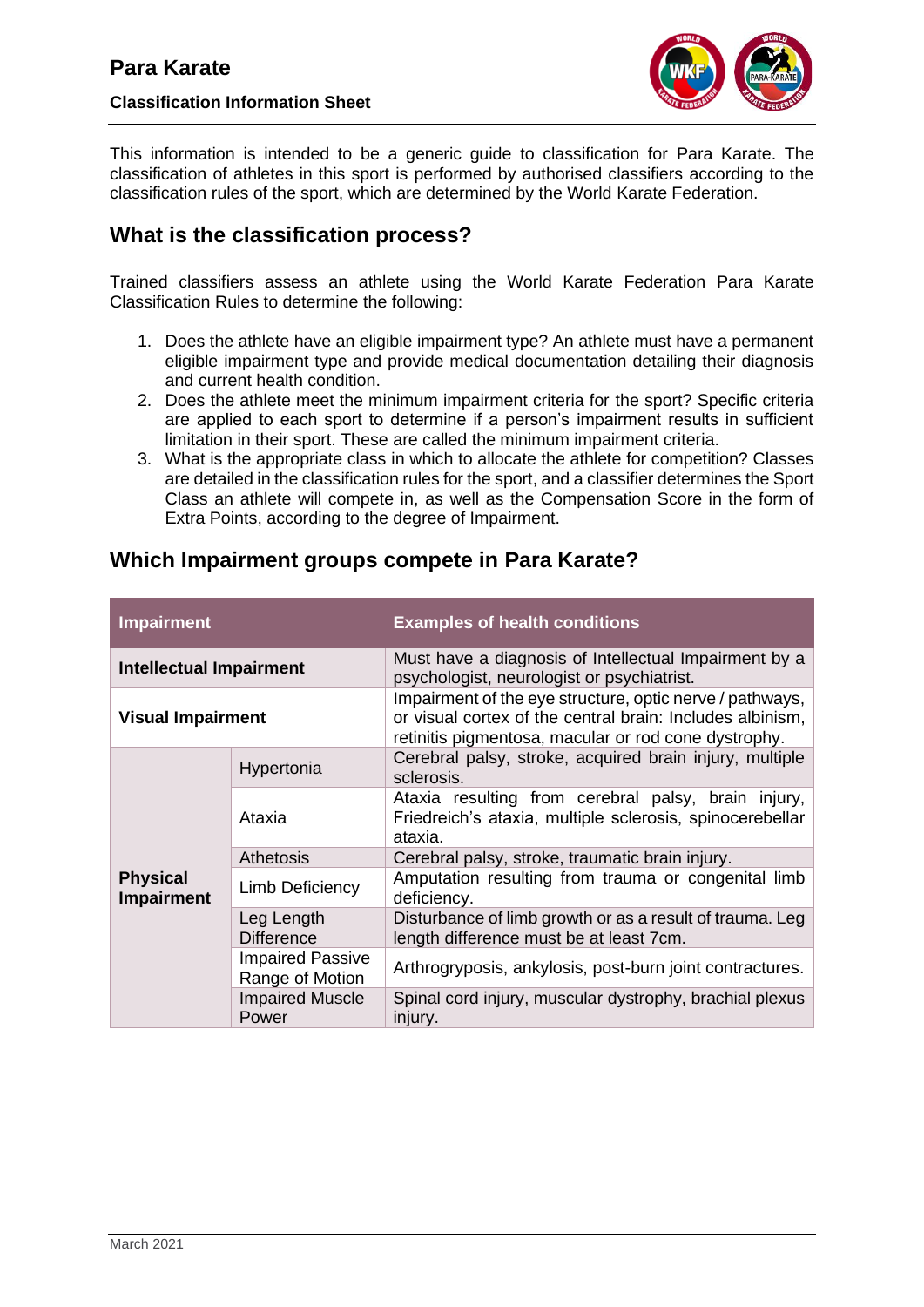**Classification Information Sheet**



#### **What are the Minimal Eligible Impairment Criteria?**

Specific criteria are applied to each sport to determine if a person's impairment results in sufficient limitation in their sport. These are called the minimal impairment criteria. For more information, please refer to the Para Karate Classification Rules on the World Karate Federation website.

| <b>Impairment</b>                    |                                          | <b>Minimal Disability - GUIDE ONLY</b>                                                                                                                                                                                                             |
|--------------------------------------|------------------------------------------|----------------------------------------------------------------------------------------------------------------------------------------------------------------------------------------------------------------------------------------------------|
| <b>Intellectual Impairment</b>       |                                          | IQ of 75 or lower on standard tests, having originated<br>before the age of 18. Evidence of significant limitations<br>in adaptive behaviour as expressed in conceptual,<br>social, and practical adaptive skills. Athletes with Down<br>Syndrome. |
| <b>Vision Impairment</b>             |                                          | Visual acuity less than or equal to 6/18.                                                                                                                                                                                                          |
| <b>Physical</b><br><b>Impairment</b> | Hypertonia<br>Ataxia<br><b>Athetosis</b> | The athlete must have evidence of at least hypertonia<br>grade 1-2 in the ankle or elbow, ataxia, athetosis or<br>dystonic movements.                                                                                                              |
|                                      | Limb Deficiency                          | Total or partial absence of bones or joints as a<br>consequence of trauma (for example, traumatic<br>amputation), illness (for example amputation due to<br>bone cancer) or congenital limb deficiency (for example<br>dysmelia).                  |
|                                      | Leg Length<br><b>Difference</b>          | Leg length difference must be at least 7cm.                                                                                                                                                                                                        |
|                                      | Impaired<br>Passive Range<br>of Motion   | Arthrogryposis and/or contracture resulting<br>from<br>chronic joint immobilisation or trauma affecting a joint's<br>mobility or function.                                                                                                         |
|                                      | <b>Impaired Muscle</b><br>Power          | Spinal cord injury (complete or incomplete, tetra- or<br>paraplegia or paraparesis), muscular dystrophy, spina<br>bifida.                                                                                                                          |

### **What are the NON – PARALYMPIC CLASSES for this sport?**

The list below is intended as a guide only. Only authorised classifiers are able to provide a formal classification in a particular sport.

| <b>Classes</b>  | <b>Examples (Guide Only)</b>                                                                                                       |
|-----------------|------------------------------------------------------------------------------------------------------------------------------------|
|                 | Blind/visually impaired - BLINDFOLDS ARE REQUIRED<br>(NOTE: Athletes will be classified according to the LESS-IMPAIRED eye.)       |
|                 | Athletes who have no sight in both eyes:<br>- Blindness: No light perception                                                       |
| K <sub>10</sub> | Athletes who have limited vision in both eyes:<br>- Visual acuity ranges from 3/60 to light perception in the<br>less-impaired eye |
|                 | Athletes who have limited vision in both eyes:<br>- Visual acuity ranges from 6/18 to 3/60 in the<br>less-impaired eye             |